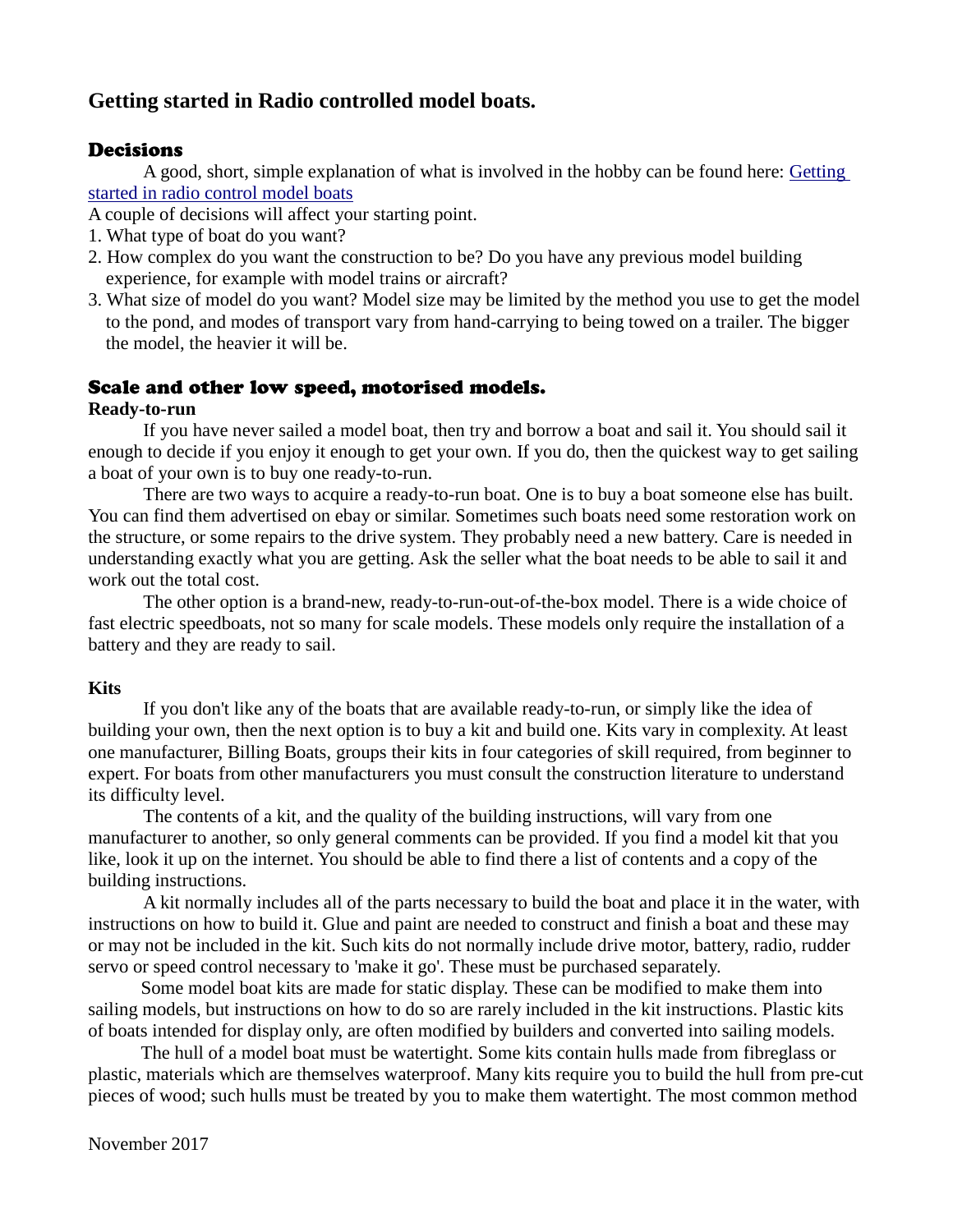is to cover them with fibreglass cloth and a resin. Again, instructions on how to do this are not included in kits, but information is easily found.

#### **Semi-kits**

A semi-kit is a kit that contains fewer of the parts necessary to complete a model than a kit. There is wide variation amongst manufacturers about what is included. There is almost always a hull, often glass fibre. It may include any or all of a deck, superstructure, a pack of fittings and a plan. You must check the kit description to find out exactly what is included. A pack of fittings may be available at extra cost.

#### **Scratch-built**

Scratch-building is unlikely to be an option if you are just getting started in model boating, unless you have done a lot of modelling already, such as in model trains or aircraft. This category is included for completeness, and maybe to give you something to aspire to.

If you want to make a model of a vessel for which no kit is available, you have to scratch-build. You will have to obtain the plans, mark out and cut the parts for the hull and superstructure, buy all the materials, buy or make the fittings, and figure out how to put it all together.

There are many model maker plans available for a variety of vessels, some with construction information, some without.

If there are no published model plans for a real vessel that you want to model, you will have to research the details yourself. You may be able to obtain copies of plans from the shipyard which built it, from the naval architect who designed it, the company or companies that operated it, or from a museum which holds copies of the plans. As a minimum you will require a Body Plan, a General Arrangement, and a Profile, typically a Rigging Profile. The General Arrangement should include deck plans; if it does not you will need to obtain these separately. Photos are always valuable to supplement the plans; sometimes the General Arrangement does not accurately depict the vessel as-built. This research activity may be easy and quick, but could as easily involve a lot of time and work. Some modellers consider this as interesting as the actual model building.

Warships are a particular challenge if want to model a vessel in wartime. Many changes were made to ships and you really do need photos if you want to depict the vessel accurately.

#### **Scale model choices.**

Harbour and river tugboats, fishing boats, pilot boats, coasters, river ferries, and small coastguard vessels and warships are very popular. Because these are small vessels, they can be built to a scale which is reasonably easy to work with, such as 1:20 to 1:50. (1:20 indicates that 1 metre on the original vessel equals 50mm on the model. 1:48 works out to 1 foot on the original equals 1/4" on the model)

Seagoing tugboats, large coastguard vessels, seagoing ferries, mid-size warships and merchant ships, will require a smaller scale in the range 1:70 to 1:150.

Large cruise ships, merchant ships and warships will require very small scales, 1:200 and up.

If you are buying a kit, then the size and scale is set. If you are scratch-building, you can choose the scale, and hence length and weight, that you prefer. You can take the plans you have obtained to a print shop and have them print a copy at the scale you choose.

## **Sailboats**

Sailing, no matter the size of the boat, is a relaxing, challenging and even sometimes a frustrating pursuit.